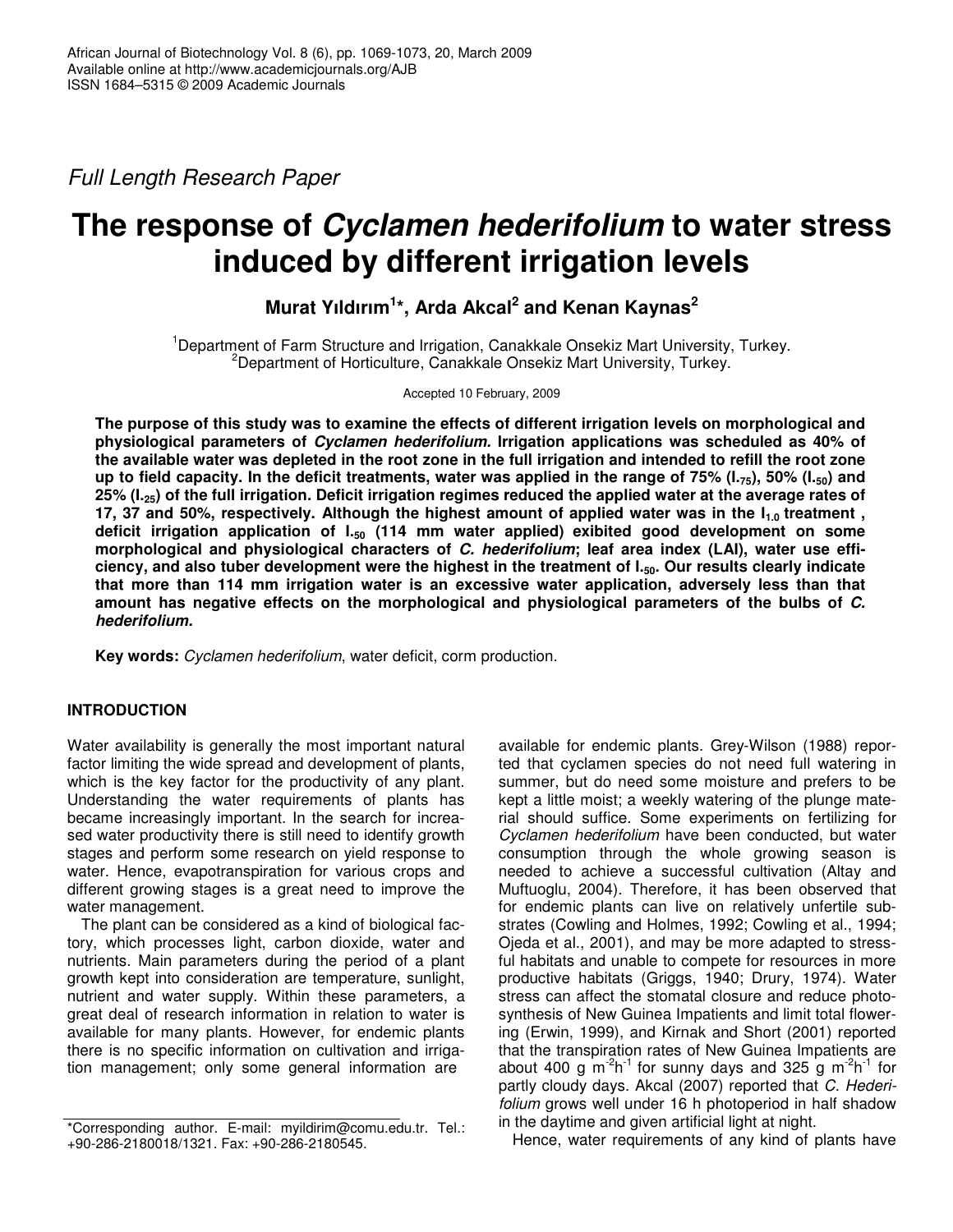**Table 1.** Chemical characters of the medium (torf) used in the experiment.

| рH   | ЕC            |         |         | Сa    | Mg   | Cu   |      | Fe   | Mn    | CaCO <sub>3</sub> |
|------|---------------|---------|---------|-------|------|------|------|------|-------|-------------------|
|      | -1,<br>(mScm) | (ka/da) | (kg/da) | (ppm) | (ppm | (ppm | (ppm | (ppm | (ppm  | (9)               |
| 6.78 | .37           | 2.26    | 613.8   | 8111  | 2500 | 3.12 | 5.20 | 5.00 | 13.80 | 5.23              |

**Table 2.** The quality of irrigation water used in the experiment.

| рH       | Na         | EC                | <b>SAR</b>           | <b>RSC</b> | (ME I <sup>-1</sup> )<br>Cation |           |          | Anion (ME $\Gamma$ <sup>1</sup> |              |                  |                 |    |                    |              |
|----------|------------|-------------------|----------------------|------------|---------------------------------|-----------|----------|---------------------------------|--------------|------------------|-----------------|----|--------------------|--------------|
|          | $(9)$ ,    | $(d \text{ S m})$ | , $(mel^{-1})^{1/2}$ |            | <b>Na</b>                       |           | Ca       | Ma                              | <b>Total</b> | HCO <sub>3</sub> | CO <sub>3</sub> | CI | SO <sub>4</sub>    | <b>Total</b> |
| ⇁<br>7.4 | ı n<br>∪.∠ | 54<br>U.          | 69<br>U.             | None       | ں. ر                            | د ا<br>υ. | <u>.</u> |                                 | 43<br>∽<br>ູ | 2.5              |                 | ں. | $\sqrt{2}$<br>ں +. | 5.43         |

to be determined to improve the water management.

Cyclamen parts are used for medicinal scopes and the tubers are food for wild bear (Altay and Muftuoglu, 2004; Anonymous, 2008). The main source of Cyclamen species come from the nature. If the current rates of exploitation of wild stocks are not reversed, it may face extinction in the next decade and may have its genetic base severaly reduced. Because of that, it is in the list of CITES (Convention on International Trade in Endangered Species of wild fauna and flora). This plant flower bulbs export is also limited by a quota (Aksu et al., 2002).

It has been observed that shady, well drained soils rich in organic matter give positive results in the cultivation of corms (De Hertogh and Le Nard, 1993). Grey-Wilson (1988) has indicated that well-drained soils rich in humus and containing leaf mould provide a suitable medium for Cyclamens corms. The objective of this study was to evaluate the sensitivity of *C. hederifolium* to water stress, with reduced seasonal irrigations relative to full irrigation regimes that maintain non-stressing root zone water levels.

#### **MATERIALS AND METHODS**

The experiment was carried out in a controlled chamber (4 x 3 m wide; 3 m height) at the research center of Canakkale Onsekiz Mart University, Turkey. Daily air temperature and relative humidity were maintained at  $18 \pm 2^{\circ}$ C and 45 - 55%, respectively.

All seeds of the *C. hederifolium* used in the experiment had been collected from the natural populations growing at Mount Ida, in western Turkey. They were germinated in the greenhouse. When they reached five-year old on September 2007, the tubers were transplanted to pots (14 cm diameter, 14 cm depth). The spacing used between the pots were 15 cm in all directions. After transplanting, fertilizer was applied to each individual pot according to Altay and Muftuoglu (2004) (1 g per pot for Triple Super Phosphate and Potassium Phosphate). Ten pots in each irrigation treatment were placed on one shelf, exposed to 16 h artificial light (footcandle) per a day. Each bulb was sowed to a pot in which the substrate material was torf. The chemical properties of the torf and irrigation water quality are given in Tables 1 and 2, respectively. Evapotranspiration of the plants was measured by weighing the pots with two days interval. The water quantities were regulated by weight of the pots. Irrigation was scheduled as 40% of the available water was depleted in the root zone in the full irrigation  $(I_{1.0})$  and intended to refill the root zone up to field capacity. In the deficit treatments, water was applied in the range of  $75\%$  ( $1.75$ ),  $50\%$  ( $1.50$ ) and 25%  $(1.25)$  of the full irrigation.

All irrigation treatments were started at October 2, and the substrate was refilled up to field capacity. There was no water stress till October 25 to establish root development; thereafter irrigation treatments commenced. All pots were weighed in the full irrigation and as 40% of the available moisture in the substrate was depleted, water was applied to each treatment. The other deficit treatments were as follows;  $I_{.75} = 0.75$ ,  $I_{.50} = 0.50$  and  $I_{.25} = 0.25$  times the water amount applied in the  $I_{1,0}$  treatment. Within these treatments, water was refilled to field capacity in the full irrigation as water was allowed to fall up to 40% from field capacity; however, the root zone water capacity was never refilled the soil moisture to field capacity in the deficit treatments, which caused the soil moisture to drop gradually.

Daily evapotranspiration (ET) was estimated using the water balance equation, explaning the changes of soil water depletion between two irrigations:

$$
ET = [(W_{i-1} - W_i) + I - D]/A \quad i = 1, 2, 3, ...n \tag{1}
$$

Where ET is the evapotranspiration (mm),  $W_{i-1}$  and  $W_i$  mass (kg) of the pot at day i–1 and i, respectively. I is the amount of irrigation water (kg), D is the quantity of the drainage water if available and A is the pot surface area  $(m^2)$  . Water use efficiency (WUE, g mm<sup>-1</sup> plant<sup>-1</sup>) were estimated as:

$$
WUE = TW/ET
$$
 (2)

Where TW is the tuber weight of a *C. hederifolium* (g plant<sup>-1</sup>). All weights were determined by using a sensitive weighing (0.01 g), and diameters were measured by a digital clipper (to 0.01 mm).

Leaf area was determined by CI-202 area meter (CID, Inc) as  $\text{cm}^2$ , all the leaves of each plant were collected in all treatments, and leaf area index (LAI) was measured as the ratio of total leaf area of a plant to the pot area.

Carbonhydrate (CH) content of the leaves as a reduced and total sugar concentration (glucose  $+$  sucrose  $+$  fructose) was determined by dinitrophenol method (Ross, 1959). Plants were seperated into leaves, stalks and roots, and then dried at 70°C for 48 h to reach a constant weight. Dried leaves were extracted with 15% potassium ferrosiyanit,  $30\%$  ZnSO<sub>3</sub> and 6 ml dinitrophenol and readings were taken using PG Instruments T70 + UV spectrophotometer. Concentration of sugars (g/100 g) was calculated according to Ross (1959).

In the chamber, artificial lighting was provided by electric lights (floresant lamps). Illumination levels up to 3000 – 4000 lux (280 – 390 footcandle). All plants in the experiment took this radiation intensities during 16 h per day.

The effects of the moisture stress on yield and other growth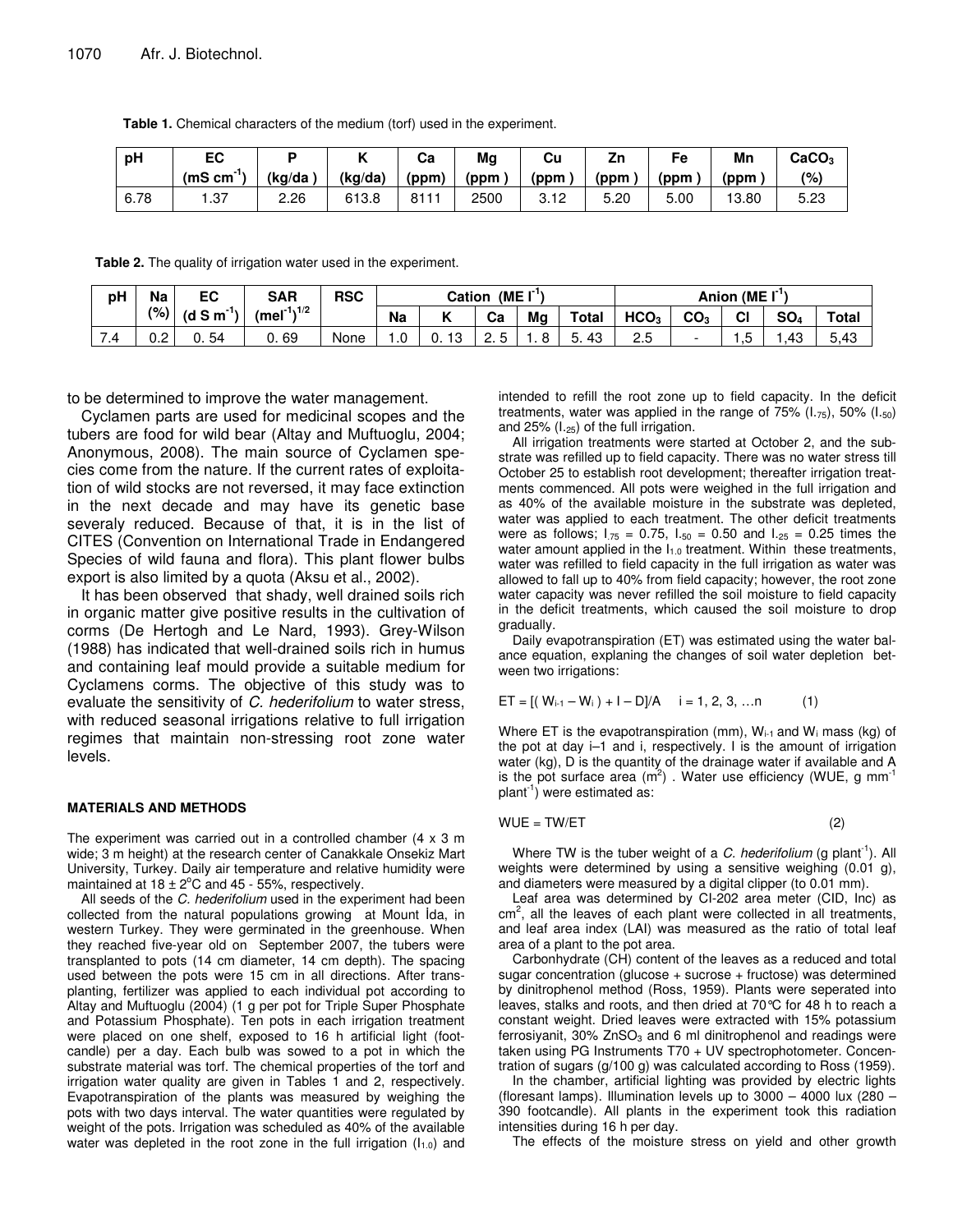

**Figure 1.** Changes in applied water and daily evapotranspiration through the whole growing season.

**Table 3.** Measured Irrigation depth ( I ), evapotranspiration (ET), and water use efficiency (WUE).

| <b>Measurements</b>                             | <b>Treatments</b> |      |      |           |  |  |  |
|-------------------------------------------------|-------------------|------|------|-----------|--|--|--|
|                                                 | $I_{1.0}$         | I.75 | I.50 | $I_{.25}$ |  |  |  |
| $1$ ( mm)                                       | 180               | 154  | 114  | 84        |  |  |  |
| $ET$ (mm/day)                                   | 182               | 151  | 112  | 92        |  |  |  |
| $WUE$ (g mm <sup>-1</sup> plant <sup>-1</sup> ) | 0.43              | 0.56 | 0.76 | 0.53      |  |  |  |
| $1/1_{1.0}$                                     | 1.0               | 0.86 | 0.63 | 0.47      |  |  |  |
| ET / ET <sub>1.0</sub>                          | 1.0               | 0.83 | 0.61 | 0.51      |  |  |  |

parameters for *C. hederifolium* were analaysed using randomized block design with 5 replications for each treatment. Data were analaysed using SPSS statistical package software. Means were seperated by Duncan's Multiple Range Test at the probability level of 5 and 1% ( $P < 0.05$ ,  $P < 0.01$ ).

### **RESULTS AND DISCUSSION**

#### **Irrigation**

The amounts of irrigation water applied and daily evapotranspiration that resulted from each irrigation applica-

tions are given in Figure 1. ET values increased immediately after irrigation and then gradually decreased till the next irrigation. The level of water applied had a marked effect on *C. hederifolium* evapotranspiration, increasing it as the value of applied water increased. This is due to greater water availability for transpiration and evaporation.

The highest quantities of applied water and ET, 180 and 182 mm, respectively, were obtained from the  $I_{1,0}$ treatment (Table 3), while the lowest, 84 and 92 mm, respectively, were in the  $I_{.25}$  treatment. The peak of WUE  $(0.76 \text{ g mm}^{-1}$ plant<sup>-1</sup>), was obtained from  $I_{.50}$ , even though the high root zone water levels were maintained by the  $I_{1.0}$  treatment.  $I/I_{1.0}$  and  $ET/ET_{1.0}$  values on the average were 0.63 and 0.61, res-pectively. Thus, less water application increased effectiveness of irrigation application and water usage from the root zone storage. Within the deficit irrigation treatments, the  $l_{50}$  treatment achieved about 50% reduction in seasonal irrigation water. Grey-Wilson (1988) reported *Cyclamen* species do not require full watering but need to be kept a little moist. Our findings indicate that *C. Hederi-folium* do not need full watering as well, but require at least 114 mm water through the one growing season, otherwise advers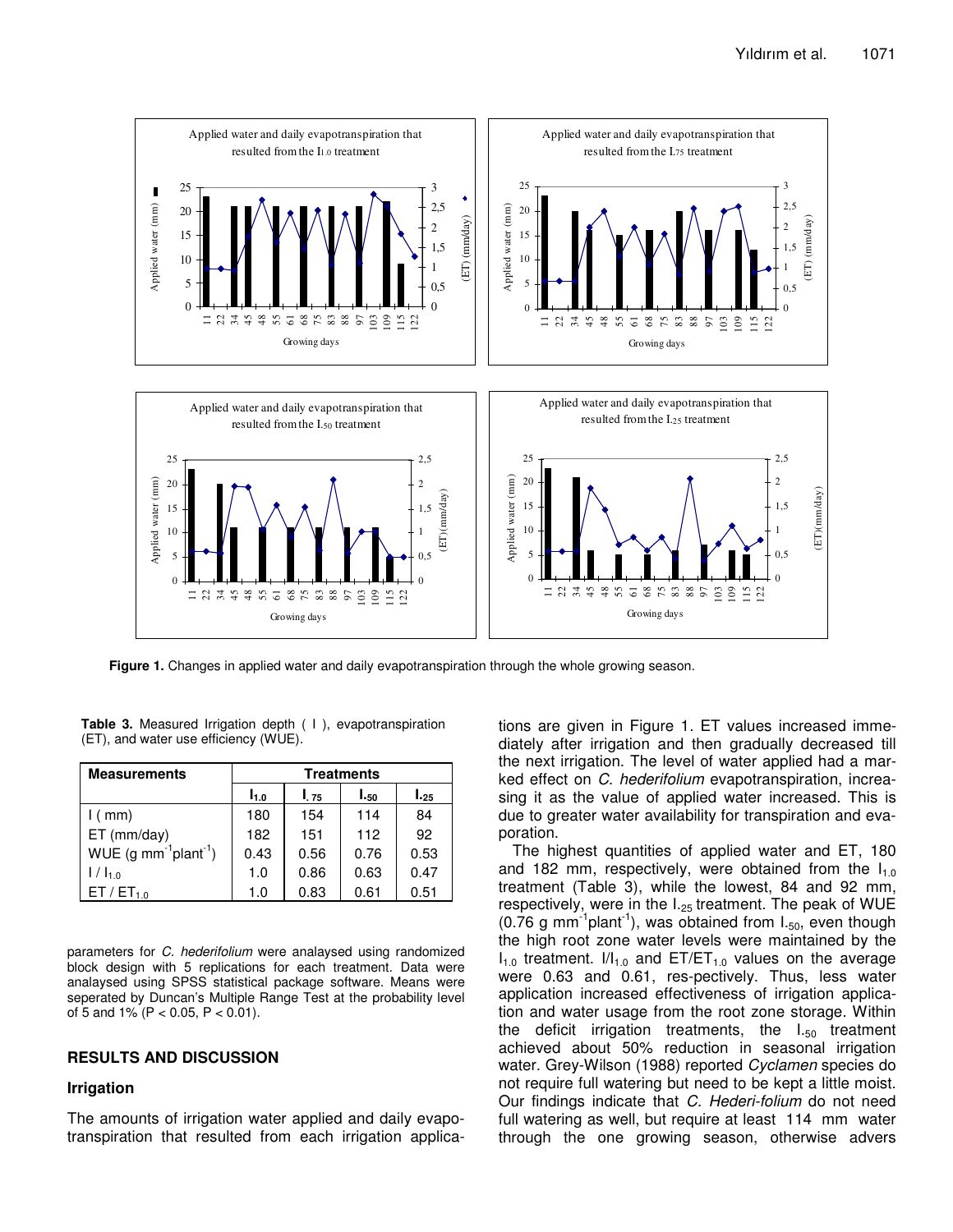| Bulbs'                         | <b>Period</b>    | <b>Treatments</b>  |                     |                      |                    |  |  |  |
|--------------------------------|------------------|--------------------|---------------------|----------------------|--------------------|--|--|--|
| measurements                   |                  | $I_{1.0}$          | $I_{.75}$           | I.50                 | l. <sub>25</sub>   |  |  |  |
| Diameter                       | Before planting  | 55.5 $a$           | 53.3 $^{ab}$        | 44.5 $^{b}$          | 53.1 $a$           |  |  |  |
| (mm)                           | After harvesting | 57,9 $a$           | 56.5 $^{a}$         | 48.8 <sup>b</sup>    | 52.6 <sup>a</sup>  |  |  |  |
|                                | Change (%)       | $+4.3$             | $+6.0$              | $+10$                | $-0.9$             |  |  |  |
| <b>Thickness</b>               | Before planting  | 29.7 <sup>a</sup>  | 28.8 $^{ab}$        | $22.1$ $\degree$     | $23.4^{bc}$        |  |  |  |
| (mm)                           | After harvesting | 26.7 <sup>a</sup>  | 27.1 <sup>a</sup>   | 22.5 <sup>a</sup>    | 24.4 $a$           |  |  |  |
|                                | Change (%)       | $-11$              | - 6                 | $+1.7$               | $+4.6$             |  |  |  |
|                                | Before planting  | 44.9 $ns$          | 47.2 $ns$           | $33.5$ <sup>ns</sup> | 34.5 <sup>ns</sup> |  |  |  |
| Weight                         | After harvesting | 42.4 $ns$          | 41.2 $^{\text{ns}}$ | 31.9 <sup>ns</sup>   | 33.5 <sup>ns</sup> |  |  |  |
| (g)                            | Change (%)       | $-5.9$             | $-14.6$             | $-2$                 | -3                 |  |  |  |
| Average whole plant weight (g) | $78.31^{b}$      | 84.41 <sup>a</sup> | $84.91^a$           | 48.79 <sup>c</sup>   |                    |  |  |  |

\*Probability level of 5% (P < 0.05),  $+$  = increment,  $-$  = decrement, ns = not significant.

**Table 5.** The effects of the irrigation treatments on some morphological and physiological parameters of *Cyclamen hederifolium.*

|                  | Leaves                   |                        | <b>Fresh Root</b><br>Leaf Area |                    | <b>Stalk</b>       | <b>Number</b>   | Sugar concentrations in leaves<br>(g/100 g) |                    |                        |
|------------------|--------------------------|------------------------|--------------------------------|--------------------|--------------------|-----------------|---------------------------------------------|--------------------|------------------------|
| <b>Treatment</b> | Fresh weight<br>$(g)$ ** | Dry weight<br>$(g)$ ** | <b>Index</b><br>$(LAI)$ **     | Weight<br>$(g)$ ** | Length<br>$(cm)^*$ | οf<br>Stalk*    | Glucose+<br>Fructose*                       | Sucrose*           | <b>Total</b><br>sugar* |
| I1.0             | $35.91$ <sup>c</sup>     | $3.2^{\circ}$          | $0.25^{\text{a}}$              | 1.6 <sup>b</sup>   | 16 <sup>b</sup>    | 18 $^{\circ}$   | $0.502^{\circ}$                             | $0.754^c$          | .256 <sup>c</sup>      |
| .75              | $43.21^{b}$              | 3.6 <sup>b</sup>       | 0.26 <sup>a</sup>              | $1.5^{\circ}$      | $19^{\rm a}$       | $42^a$          | $0.549^{b}$                                 | 0.769 <sup>b</sup> | $.318^{b}$             |
| I.50             | $53.01^a$                | $5.5^a$                | 0.27 <sup>a</sup>              | $2.2^a$            | 14 <sup>b</sup>    | 33 <sup>b</sup> | $0.581^{a}$                                 | $0.926^{\text{a}}$ | .507 <sup>a</sup>      |
| 1.25             | 15.31 <sup>d</sup>       | 1.7 <sup>d</sup>       | $0.15^{b}$                     | $1.2^{b}$          | $14^{\circ}$       | 13 <sup>c</sup> | $0.432^{d}$                                 | $0.676^d$          | .099 <sup>d</sup>      |

\*\*Probability level of 1% (P<0.01), \*Probability level of 5% (P < 0.05).

effects will take place on morphological and physiological characters (Tables 4 and 5).

The amount of water applied had a significant effect on some morphological and physiological parameters of the tubers of *C. Hederifolium*; the highest increment in diameter, the less decline in weight of tubers were obtained from the  $I_{.50}$  treatment (Table 4). Thickness of tubers for the  $I_{.50}$  treatment was high as compared  $I_{1.0}$  and  $I_{.75}$ treatments, but less than  $L_{25}$ . It may be because vegetative growth in  $L_{25}$  was less, which should cause tubers to change less during the growing period. Hence,  $I_{.50}$  treatment almost exhibited the best development of the tubers.

## **Crop–water production functions**

Tubers were planted in September (Sep.) 21 2007, into pots. Flowering started at October (Oct.) 3 (Days After Sep. 21, DAS 12) and leaves appeared at Oct. 3 (DAS 21) for  $I_{1,0}$ ,  $I_{.75}$  and  $I_{.50}$ . However, flowering and leaves were seen 1 (DAS 11) and 2 (DAS 19) days earlier in the I.<sub>25</sub> treatment, respectively. At these dates, the flowers of *C. hederifolium* have petals. Almost all cyclamen leaves after developing from the tuber fold inwards with the two halves of the leaves being side by side. Leaves of the

plants start becoming mature, and become almost flat after Oct. 25. Vegetative growth consisted of 3 parts, which are as follows: emergence period started after sowing and continued to the date that leaves begin to be mature, this period commenced from Sep. 21 (DAS 0) to Oct. 25 (DAS 34); plant maturity period from Oct. 25 to about Jan. 9 (DAS 110); dormancy period started after Jan. 9 and continued to Jan. 21 (DAS 122). Hence the whole growing period lasted 122 days. Applied water and ET values are given in Table 3, and based on the data in Figure 1, daily avarage evapotranspiration during the growing periods; emergence (1), plant maturity (2) and dormancy (3) were obtained as follows; 0.9, 2 and 1.6 mm / day, respectively, for  $I_{1,0}$ , 0.67, 1.8 and 0.93 mm/day, respectively, for I.75, 0.61, 1.2 and 0.5 mm/day, respectively, for  $I_{.50}$  and 0.58, 0.9 and 0.72 mm/day, respectively, for  $I_{.25}$ .

*C. hederifolium* continued to grow and its canopy continued to expand throughout the season. Peak evapotranspiration demands occured from Oct. 25 to the first week of Jan. and then declined after that; it was associated with physiological changes of *C. hederifolium.* Seasonal amount of evapotranspiration relative to  $I_{1,0}$  reduced 17% in  $I_{.75}$ , 37% in  $I_{.50}$ , 50% in  $I_{.25}$ . within these treatments,  $I_{.50}$ mostly had the positive effects on many parameters.